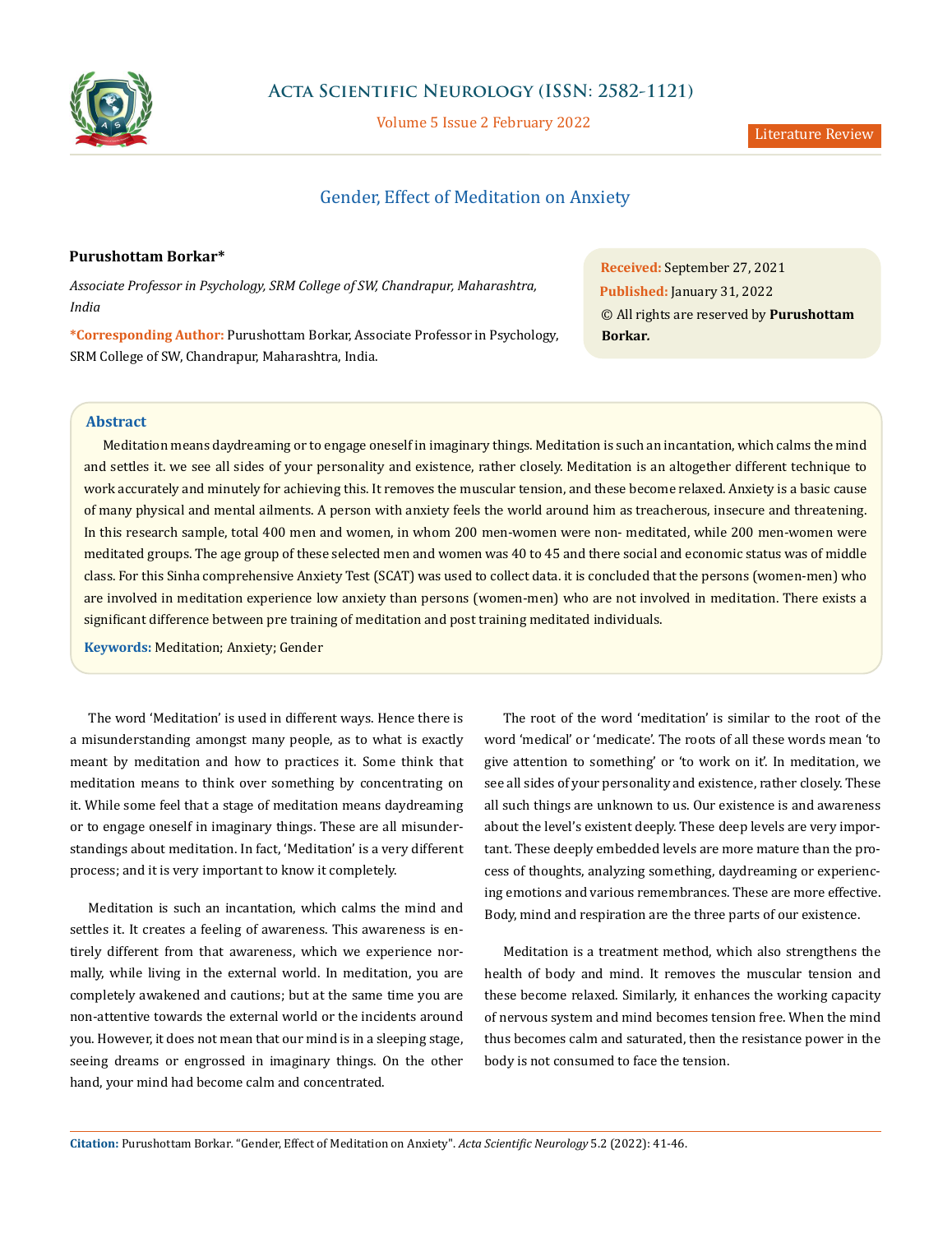Meditation is also fruitful from the health point of view. In the present modern world, the root of many diseases is in the mental, emotional stage. Such ailments cannot be cured by any of the traditional medicines or mental treatment, because if the root cause of your disease is embedded in your mind or your emotions, then it cannot be cured by external methods. Meditation makes people more self-sufficient. They gain in their strength of soul. As a result, they become more competent to face the problems of life.

When we refer meditation, we do remember the ancient sages, monks, sadhus and Buddha. In the modern times, as worries are harassing the human beings, we find thousands of people participating in yoga camps. When some people running after the material wealth, experience worries acutely, a new awareness develops for mental peace and health then they participate in such meditation camps. 'Meditation' is nothing but a technique to reduce mental worries and to extend self-awareness on a wide scale. Maharshi Mahesh Yogi has called it as 'Inert knowledge' keeping aside the religious and spiritual factors. Hence, in present times meditation is used to acquire a peaceful and relaxed condition devoid of worries and for developing a healthy body. Meditation is a means of achieving personal development in human life.

It is an art to acquire health, vigor, cheerfulness and joy. It therefore strengthens the skillfulness and the willpower and creates a competence to fulfill difficult tasks. Those persons, who meditate regularly, can enjoy joy from freedom of worries.

#### **Anxiety**

According to psychologists, anxiety is a basic cause of many physical and mental ailments. Even the modem medicine has accepted this fact. Indians know since ancient times, what is anxiety. This becomes clear from the following lines.

"Chita DahatiNirjeevam, Chinta Jeevan Dahati Vridhivadhika chinta,chita tyalahi Bhutale |"

The above lines mean - a pyre buries a dead person, while the anxiety burns a man in his lifetime. There is a difference of only a 'dot' in both these words. On this Earth, the extent of pyre is much less than anxiety. In the present times, this anxiety is spreading by leaps and bounds, as the urban life has become too fast. For the treatment of anxiety, more and more foreigners are turning to Indian Yoga Shastra or science and as a result these classes of 'Yogasana' and meditation are becoming extremely popular there. A person with anxiety feels the world around him as treacherous, insecure and threatening. Then an unknown fear starts torturing him about such world. Hence, such person always feels, that something bad and adverse will take over him.

# **Definitions**

Anxiety is defined by Barlow, (2002) [4] as "an uncontrollable, diffuse, unpleasant, and persistent state of negative effect, characterized by apprehensive anticipation regarding unpredictable and unavoidable future danger, and accompanied by physiological symptoms of tension and constant state of heightened vigilance."

Anxiety always results about future incidents i.e., anxiety is related to future. We can differentiate between anxieties felt by a common man e.g., the student feels anxiety for examination. Here, we cannot tell the reason definitely, hence such anxiety can be solved. However, deformative anxiety is created without any reason. Here the nature of anxiety is at personal level and the victim cannot tell why it is created. As such, such anxiety cannot be cured.

### **Kinds of anxiety**

Spielberger [24] has studied the importance of concept of anxiety. According to him, anxiety is mainly of two kinds.

#### **State Anxiety**

The anxiety of this kind is an emotional reaction in changing forms according to different occasions. Similarly, there occurs a change in this kind of anxiety as per times and circumstances.

#### **Trait anxiety**

The anxiety of this kind forms a special factor of the person's personality. This anxiety exists differently and in more or less extent in the person. A person, though he may be under any circumstances, this type of anxiety exists in that person.

Spielberger [24] studied importantly both types of anxieties and showed more clarity about both. This study was regarding the anxiety of such patients, who were to be operated. In his study he found that the extent of state anxiety was more in such patients before operation. While, after the operation, the extent of state anxiety was reduced and there was no change in the trait anxiety. This study further showed that the state anxiety was similar to the extent of acuteness of the reward.

The persons suffering from anxiety shows shivering in the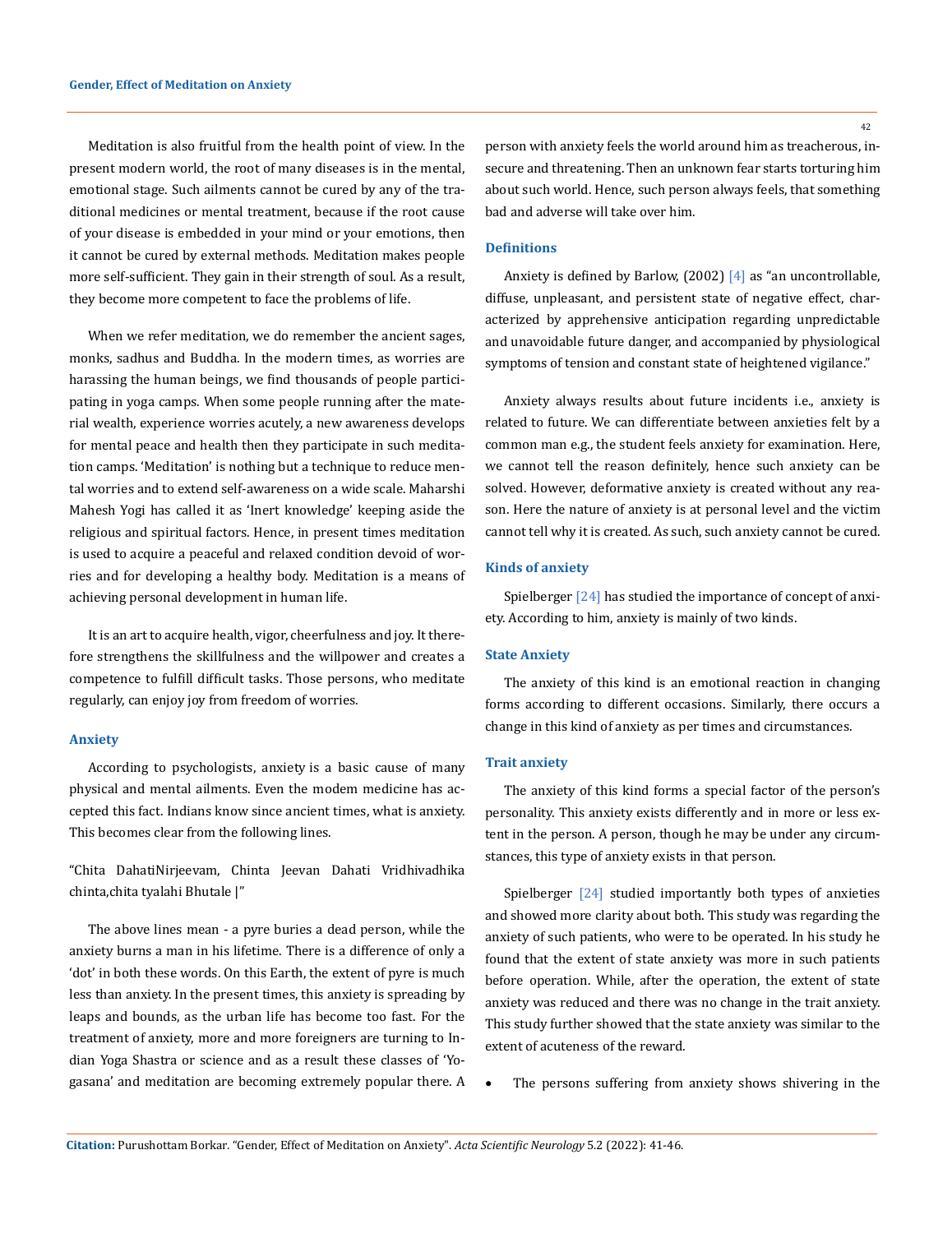body, stomachache etc.

- Due to continuous anxiety, heart attack, Brain hammerage and disturbance in the digestive system like indications are seen.
- Anxiety disturbs sleep. Similarly, irritation, headache, lack of concentration and bad dreams are observed as indications of more anxiety and fear.

### **Effects of Anxiety**

- Anxiety disturbs the balance of hormones in the body and as a result many mental and physical problems are created of surprising and complicated nature.
- Anxiety shows irregularity in the monthly course (menstruation cycle) of women and it given rise to irritation in them.
- Anxiety slows down the person's hunger or such person takes more food intake. As a result, such person becomes either weak or fat.
- • Anxiety creates uneasiness, increases extent of fear; as a result, there is an adverse effect on the person's capacity and work competence.
- As such if a person is not healthy on a mental level, he lowers down his prestige in the society.
- A person continuously suffering from anxiety is avoided by others and he is left alone for life struggle.

According to Kabat-Zinn [17] have clarified through their research that, meditation gives them mental peace. Similarly, by doing meditation, a man achieves concentration and by protecting himself, brings his mental and physical progress. Arond (2006) [2] has said in his shaktipeeth meditation research that, by doing shaktipeeth meditation concentration develops and as a result mental strength is acquired. Similarly, it increases the thinking capacity, the mind becomes calm, and by reducing anxiety, disappointment and mental tension, it increases self-confidence. All these are achieved only through the regular practice of meditation. NIMH (National Institute of Mental Health) (2009) when this institution made a project on meditation practice and depression, it was found that, depression is present in every woman-man, according to their physical and mental capacity. Under it, feelings like acute sorrow, anxiety, a feeling of loneliness, a feeling of guilt, not to help anybody, un-peacefulness, dislike for the work, loosing mental concentration as well as fear, Insomnia and sometimes thoughts of committing

suicide, severe headache etc. are experienced. It was found in this project that all these problems were reduced by the regular practice of the meditation. Epstence (2003) [9] said in his research, that while doing medical practice, meditation and mindfulness therapy helps the clients (patients) to make them healthy. This therapy also helps to take decision during uncertain situations and can increase the self-confidence of the clients. The ancient tradition of yoga and meditation began in Indian prehistory as a system of mental, physical and spiritual exercises. In approximately 500 BC the physician and sage Patanjali formalized this tradition into a science with four major and four lesser branches involving ethical restraint, self-discipline, mental focus and physical exercise and meditation.

The entire system was used in an integrated fashion and directed at the attainment of a unique state of spontaneous, psychological integration. Similarly, Falcone (2008), [11] Tibetan Buddhist meditations can be concentration enhancement exercises or elaborate Tantric deity visualizations, but sometimes they are "analytical meditations" in which worldly norms are deconstructed through logic: "meditation on impartiality," "meditation on love," "meditation on attachment" and "meditation on impermanence."

## **Method**

One finds that woman-men are suffering from anxiety, tension and distress (disappointment), they are not contented in their life, and they lack self-confidence. As such, it is the need of the hour to study the meditation through a scientific perspective.

## **Objectives of study**

- • To find out the effect of meditation on anxiety.
- To study the effect of meditation on the part of males and females.
- To study the difference in meditation before meditation and after the meditation training.

#### **Problems for research**

- How does meditation affect anxiety?
- What is the before and after effect of meditation?

#### **Variables**

- • Independent Variables: Meditation, Gender.
- Dependent Variables: Anxiety,

43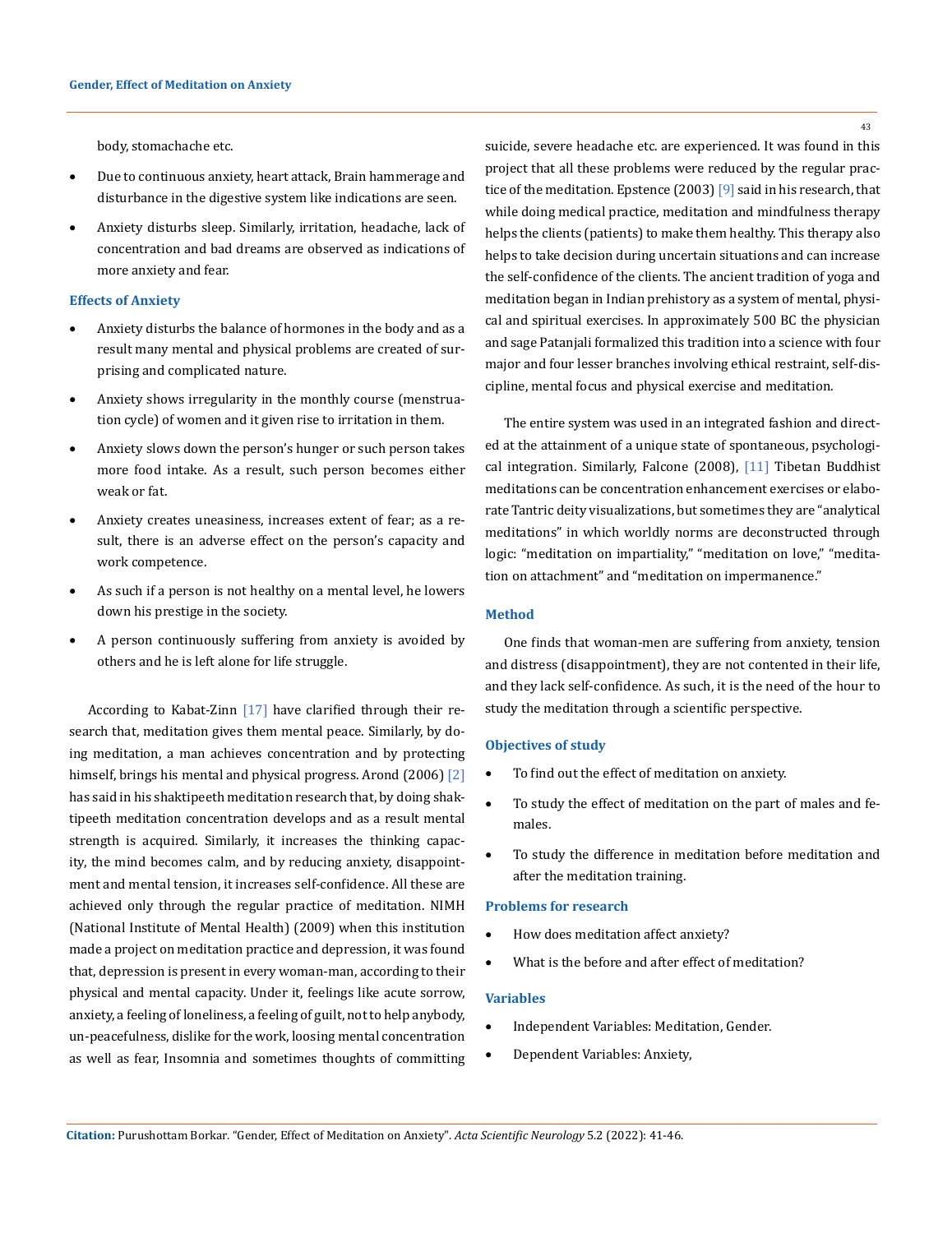### **Hypotheses (Assumptions)**

- The people without meditation suffer more from anxiety, than those people who regularly do meditation.
- There will not significantly difference between meditation and non-meditating males and females.
- There will be significant difference between pre training of meditation and post training meditated individuals.

#### **Sample**

In this research sample, total 400 men and women, in which 200 men-women were non meditated, while 200 men-women were meditated groups. Taking into consideration these two variables, for studying main and interactions of persons with the constitutional aspects two groups were made doing meditation: of 100 men and 100 women. The age group of these selected men and women was 40 to 45 and there social and economic status was of middle class.

## **Tools used**

Following psychological tests were used according to objectives under the present research.

#### **SCAT**

**Scale:** Sinha comprehensive Anxiety Test (SCAT) by A.K. Sinha and L.N.K. Sinha. This is a test of oral statement nature. Reliability is 0.62 to 0.92.

### **Procedure**

Before acquiring actual statistics, permission was obtained from authorities. Afterwards selected men and women were instructions to take test. In this way, data were collected from men - women meditation and men - women non meditated, of all 4 groups.

#### **Variables under study**

In the present research, meditation and gender were considered as independent variables, while Anxiety was considered as dependent variables.

## **Statistical Analysis and Interpretation**

In the present research work, two independent variables i.e.,

sex and meditation on Anxiety and also to observe the main and interactive effect, these were divided into four groups. In this each group, 100 persons (women and men) were selected. In this way composite groups of four kinds were made as follows.

 $\rm A_1B_1$  (Male/Meditated),  $\rm A_1B_2$  (Male/Non-Meditated,  $\rm A_2B_1$  (Female/Meditated),  $\text{A}_{2}\text{B}_{2}$  (Female/Non-Meditated).

In the present research by using statistical technique, classification of two-way ANOVA are as follows.

## **Two-way analysis of variance (ANOVA) on factor SCAT**

'A' the main effect in the main effect table shows comparison between men and women and also shows average on two levels on 'B' for main effect 'A', the F value is 13.75, for which df=1 and df=396 are there. This expected table value should be 6.70 for 0.01 level while obtained F value is 13.75 is found significant at 0.05 level, it is concluded that, men and women differ significantly in Anxiety.

The main effect 'B' is with respect to meditation and its average has been presented on two levels of 'B'. The values obtained for effect 'B' are F=11.21 and df=2 and df=396. The value obtained is more than  $F = 6.70$ , this value shows that women and men who does meditation differs significantly than those who are not involved in meditation in case of Anxiety, while the mean score of male female meditated group namely 19.72 and for second group 22.76, which is lesser than the mean score of non-meditated male females, 22.51 and 24.62 as such it is concluded that the persons (women-men) who are involved in meditation experience low anxiety than persons (women-men) who are not involved in meditation [1-25].

AxB the interaction effect was not found to be significant F value obtained for this interaction (0.44) is insignificant at 0.05 levels.

| Classified group | N   | Mean  | Sd   |
|------------------|-----|-------|------|
| $A_1B_1$         | 100 | 19.72 | 5.62 |
| $A_1B_2$         | 100 | 22.51 | 7.43 |
| $A_2B_1$         | 100 | 22.76 | 7.23 |
| $A_2B_2$         | 100 | 24.62 | 7.18 |

Table 1: Means, Standard deviation of classified group.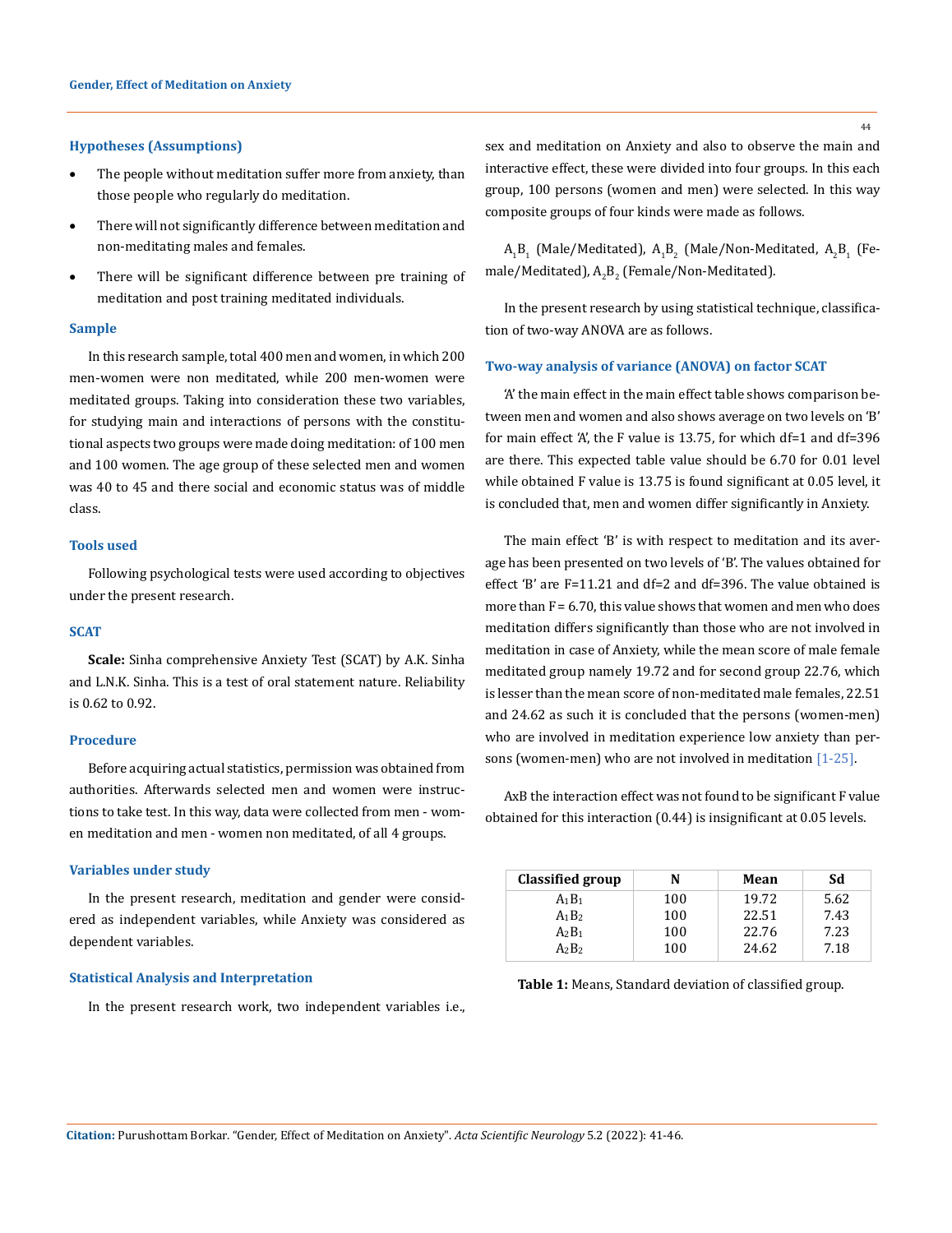#### **Gender, Effect of Meditation on Anxiety**

| <b>Source of variation</b>    | <b>SS</b> | Df  | <b>MS</b> | F         |
|-------------------------------|-----------|-----|-----------|-----------|
| A (Sex)                       | 663.06    | 1   | 663.06    | $13.75**$ |
| B (Meditation/non-Meditation) | 540.56    | 1   | 540.56    | $11.21**$ |
| AxB                           | 21.63     | 1   | 21.63     | 0.44      |
| Within                        | 19092.95  | 396 | 48.21     | (NS)      |
| Total                         | 20318.20  |     |           |           |

**Table 2:** Two-way analysis of variance of classified group.

\*\*(Significant at 0.01 level)

\*\*(Significant at 0.05 level)

Value required to be significant at 0.05 level = 3.86

Value required to be significant at 0.01 level = 6.70

# **Conclusions**

From the above observations, it was concluded that, the people engaged in meditation regularly suffer less from anxiety, than the people who do not meditate. Further, there is significant difference between meditating and non-meditating males and females and had a positive effect of meditation on both women-men. Simultaneously, this study showed positive and affirmative effect after meditation.

# **Limitations**

The research was conducted on middle age peoples between 40 to 45 years. Further the study is conducted in vidharbha region of Maharashtra. Since the age group and area is limited here the results cannot be generalized to other populations.

## **Bibliography**

- 1. [Alexander CN and Orrne-Johnson DW. "Walpole study of the](https://www.tandfonline.com/doi/abs/10.1300/J076v36n01_07)  [transcendental meditation program in maximum security](https://www.tandfonline.com/doi/abs/10.1300/J076v36n01_07)  [prisoners II: Longitudinal study of development and psycho](https://www.tandfonline.com/doi/abs/10.1300/J076v36n01_07)pathology". *[Journal of Offender Rehabilitation](https://www.tandfonline.com/doi/abs/10.1300/J076v36n01_07)* (2003).
- 2. [Arond D. "The Practice of Mindfulness Meditation to Alleviate](https://psycnet.apa.org/record/2006-99022-261)  [Symptoms of Chronic Shyness and Social Anxiety".](https://psycnet.apa.org/record/2006-99022-261) *Dissertation [Abstracts international: section B.](https://psycnet.apa.org/record/2006-99022-261) The science and Engineering* [67.5-B \(2006\): 2822.](https://psycnet.apa.org/record/2006-99022-261)
- 3. Asher R and Bronstein F. "Melding Meditation and Painting in Merrimack Valley". *The Jewish Journal Boston North* (2008).
- 4. [Barlow DH. "Anxiety and its disorders: The nature and treat](https://www.guilford.com/books/Anxiety-and-Its-Disorders/David-Barlow/9781593850289)[ment of anxiety and panic \(2nd Ed.\)". New York: Guilford press](https://www.guilford.com/books/Anxiety-and-Its-Disorders/David-Barlow/9781593850289)  [\(2002\).](https://www.guilford.com/books/Anxiety-and-Its-Disorders/David-Barlow/9781593850289)
- 5. [Baer RA. "Mindfulness Training as a clinical intervention: a](https://onlinelibrary.wiley.com/doi/abs/10.1093/clipsy.bpg015)  [conceptual and empirical review".](https://onlinelibrary.wiley.com/doi/abs/10.1093/clipsy.bpg015) *Clinical Psychology: Science [and Practice](https://onlinelibrary.wiley.com/doi/abs/10.1093/clipsy.bpg015)* (2003).
- 6. [Christopher M and Gilbert B. "Incremental validity of](https://www.researchgate.net/publication/225632746_Incremental_Validity_of_Components_of_Mindfulness_in_the_Prediction_of_Satisfaction_with_Life_and_Depression)  [cononents of mindfulness in the prediction of satisfaction](https://www.researchgate.net/publication/225632746_Incremental_Validity_of_Components_of_Mindfulness_in_the_Prediction_of_Satisfaction_with_Life_and_Depression)  with life and depression". *[Current Psychology: Research](https://www.researchgate.net/publication/225632746_Incremental_Validity_of_Components_of_Mindfulness_in_the_Prediction_of_Satisfaction_with_Life_and_Depression)* 29.1 [\(2009\): 10-23.](https://www.researchgate.net/publication/225632746_Incremental_Validity_of_Components_of_Mindfulness_in_the_Prediction_of_Satisfaction_with_Life_and_Depression)
- 7. [Davidson RJ. "The Physiology of Meditation and other states](https://muse.jhu.edu/article/405585/pdf)  of consciousness". *[Perspectives in Biology and Medicine](https://muse.jhu.edu/article/405585/pdf)* (1976).
- 8. [Epstein RM. "Cultivating Habits of Mind, Families, Systems and](https://muse.jhu.edu/article/405585/pdf)  [Health, Mindful action in practice 19.3 \(2003\): 345-380.](https://muse.jhu.edu/article/405585/pdf)
- 9. [Easterlin BL and Cardena E. "Congitive and emotional differ](https://www.researchgate.net/publication/276907227_Cognitive_and_Emotional_Differences_Between_Short-_and_Long-Term_Vipassana_Meditators)[ences between short and long-term, Vipassana Meditators.](https://www.researchgate.net/publication/276907227_Cognitive_and_Emotional_Differences_Between_Short-_and_Long-Term_Vipassana_Meditators)  Imagination". *[Congnition and Personality](https://www.researchgate.net/publication/276907227_Cognitive_and_Emotional_Differences_Between_Short-_and_Long-Term_Vipassana_Meditators)* 18.1 (1999): 68-81.
- 10. [Emavardhana J and Tori CD. "Changes in self-concept, ego de](https://www.jstor.org/stable/1387552)[fense mechanisms, religiosity following seven day, Vipassana](https://www.jstor.org/stable/1387552)  meditation retreats". *[Journal for the Scientific Study of Religion](https://www.jstor.org/stable/1387552)* [36.2 \(1997\): 194-206.](https://www.jstor.org/stable/1387552)
- 11. Falcone J. "A meditation on meditation". *Anthropology News* 49.1 (2008): 15-16.